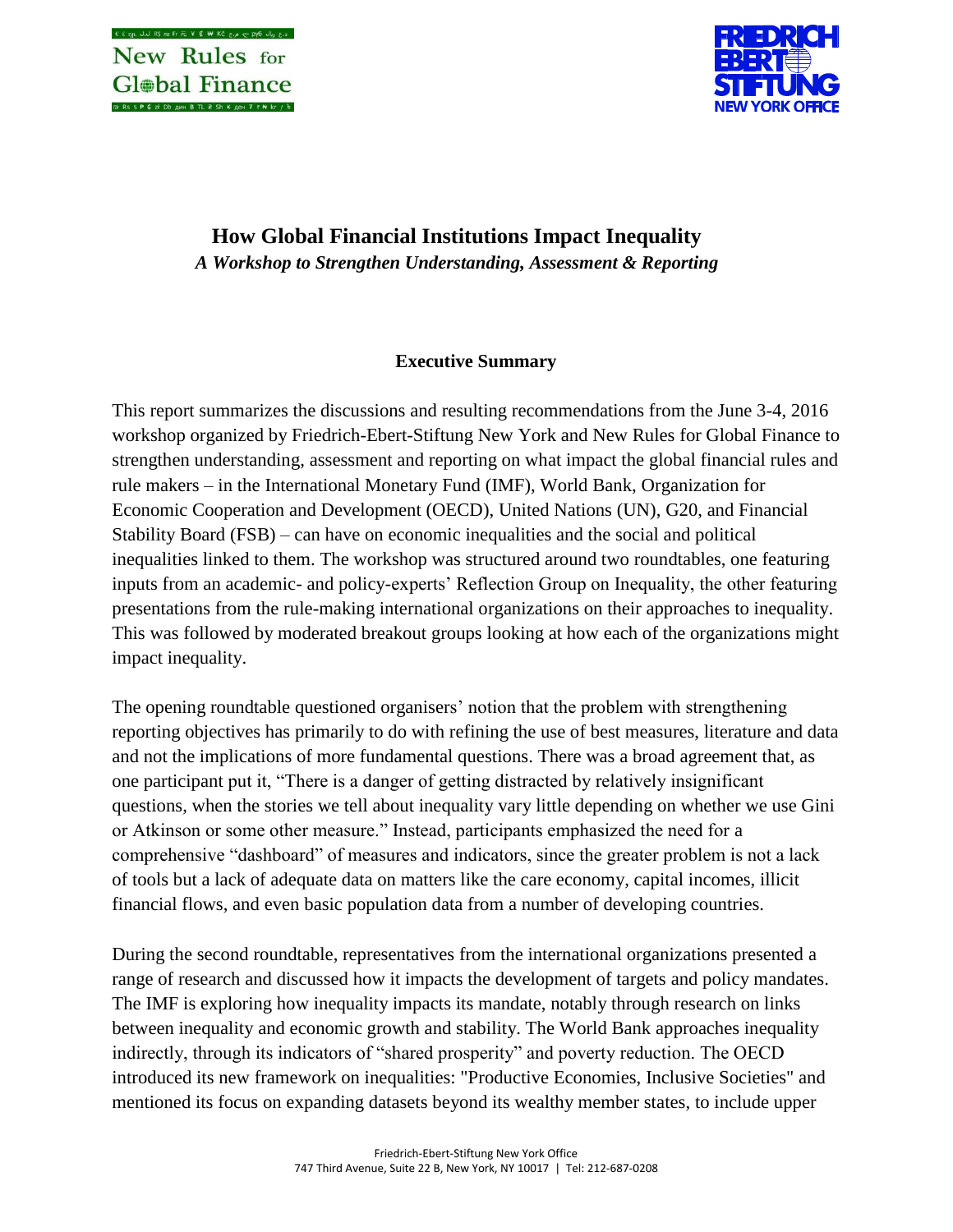middle-income countries such as Brazil and India. The UN Development System (UNDS) is finalizing inequality indicators for Agenda 2030's Sustainable Development Goal (SDG) 10, but an Inter-Agency Task Force charged with coordinating the UN system's approach underscores the huge task to correct inconsistencies in data that exist across the large number of UN entities. The G20 German Presidency will put inclusive and sustainable growth at the heart of its work program in 2017. Finally, the Financial Stability Board is conducting impact assessments of financial reforms on government spending and has begun to incorporate financial inclusion goals into its work plan.

Observations and recommendations:

- It is necessary to be more clear about the relationship between wealth and income inequality;
- When wealth can buy access, inequality within a country can corrupt the political decision-making process;
- The lack of good data is a more serious stumbling block than a lack of tools to analyze inequality, especially for international inequality;
- The international organizations should do much more to encourage countries to be more transparent about wealth and income data;
- Organizations dominated by the Global North (especially OECD) have historically been lacking in sufficient space for developing countries to have an impact on their decisionmaking, which points to the need for the UN to create that space;
- There are two main roadblocks to strengthened understanding, assessment and reporting on inequality:
	- o a lack of sufficient data to accurately assess inequality, especially international inequality; and
	- o political capture, either of the international organizations by the richest and most powerful countries, or of national governments by the richest and most powerful private actors.
- The project should therefore focus explicitly on the relationship between economic and political inequalities, drawing on the fact that the abuse of political rights places clear obligations on states in a human rights framework;

This report was prepared by the workshop organizers: Sara Burke, Senior Policy Analyst at Friedrich-Ebert-Stiftung New York, Jo Marie Griesgraber, Executive Director of New Rules for Global Finance, Matthew Martin, Executive Director of Development Finance International, and Nathan Coplin, who at the time of the workshop was Deputy Director of New Rules for Global Finance. Please direct any follow up questions to Ms. Burke [sburke@fesny.org](mailto:sburke@fesny.org) or Ms. Griesgraber [jgriesgraber@new-rules.org.](mailto:jgriesgraber@new-rules.org)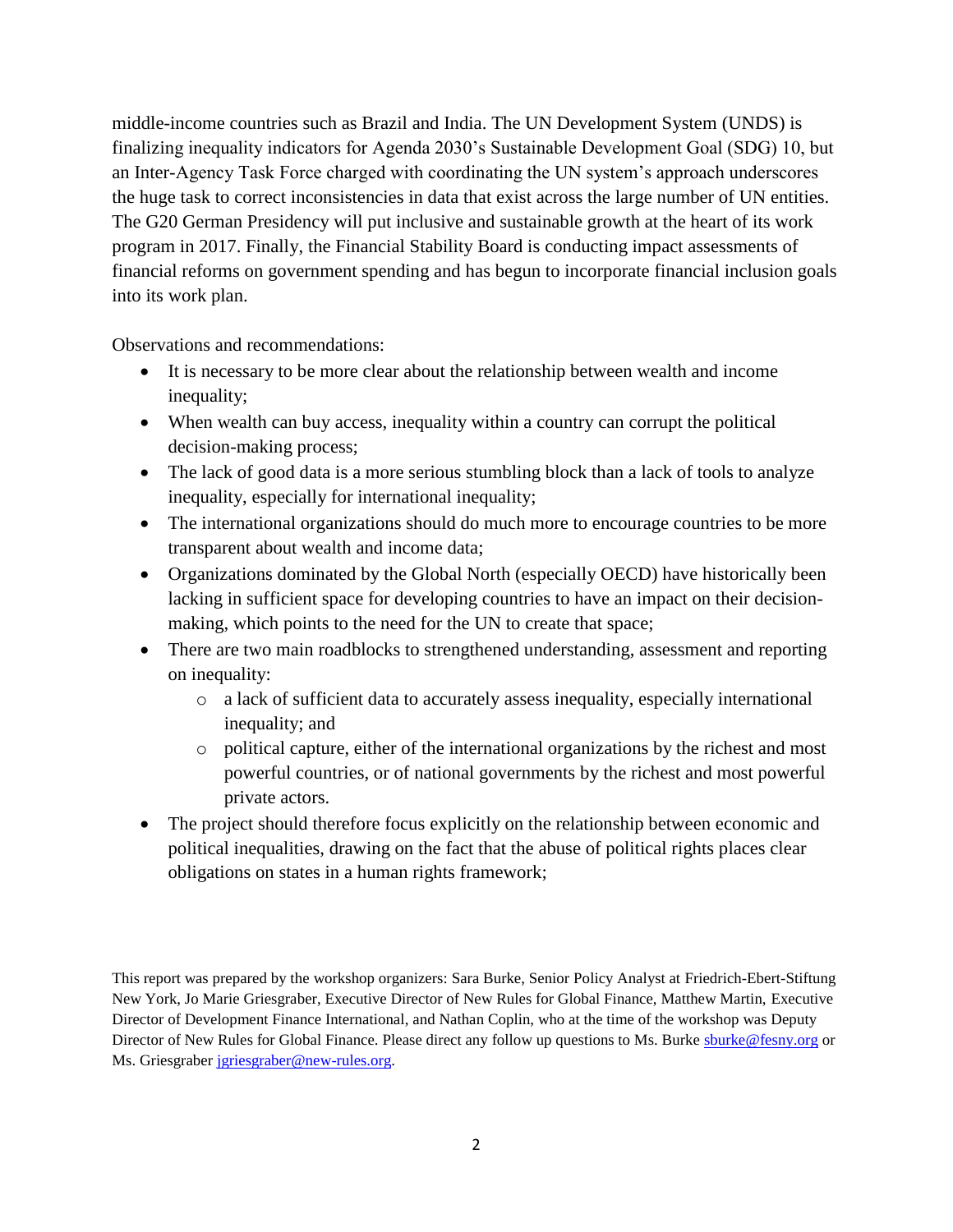

# **How Global Financial Institutions Impact Inequality** *A Workshop to Strengthen Understanding, Assessment & Reporting*

# **Workshop Report**

# *Introduction*

On June 3-4, 2016 the Friedrich-Ebert-Stiftung (FES) New York office and New Rules for Global Finance co-organized a one and one-half day workshop<sup>1</sup> in New York City under Chatham House Rule to strengthen understanding, assessment and reporting on what impact the global financial rules and rule makers – in the International Monetary Fund (IMF), World Bank, Organization for Economic Cooperation and Development (OECD), United Nations (UN), G20, and Financial Stability Board (FSB) – could have on economic inequalities.

FES's and New Rules' respective grounding in the issues of global economic governance is both broad and deep. FES maintains regular working lines in its more than 90 offices and 100 countries around the world on the economics of shared prosperity and inclusion; the New York office of FES has focused much of its work in the last 10 years on helping to shape these debates in and around the United Nations, International Monetary Fund and World Bank. New Rules has worked for over 15 years with all of the major international organizations and coalitions of civil society and Southern voices, analyzing their governance and its impact on their effectiveness. In 2013 and 2014, New Rules in conjunction with a network of experts from NGOs and think tanks, published "Global Financial Governance and Impact Reports",<sup>2</sup> offering informed and critical assessments of the major global entities engaged in international financial rule-making.

The workshop was structured around two roundtables and moderated breakout groups. The first roundtable featured inputs from an academic- and policy-experts' Reflection Group on Inequality, whose participants were asked to discuss best practices for assessing inequality. This was followed by a roundtable on multilateral institutions featuring presentations from participating international organizations on their current approaches to the issue. The breakout groups focused on identifying "transmission mechanisms", the policy areas and institutional processes which could be used to assess the impact of each institution on inequality.

Not including organisers, there were 32 participants, two of whom contributed remotely; they included academic and independent researchers as well as representatives from the secretariats of

l

<sup>&</sup>lt;sup>1</sup> See the Appendix for the workshop Programme.

<sup>2</sup> http://www.new-rules.org/what-we-do/global-financial-governance-a-impact-report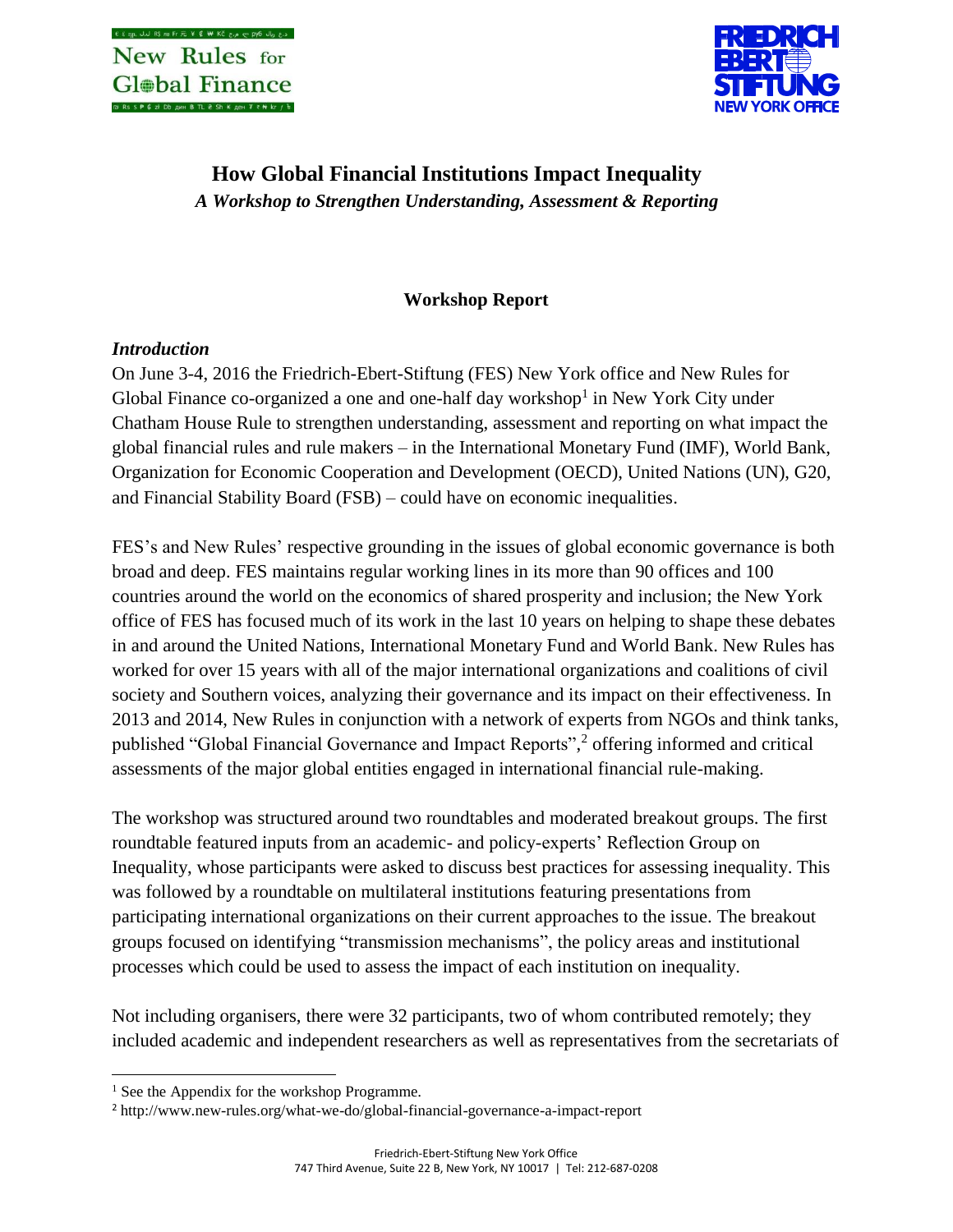international organizations (UN, IMF, World Bank, OECD, FSB, South Centre, G24), trade unions (ITUC, Deutscher Gewerkschaftsbund-DGB), and from a small number of UN Member States and Civil Society Organizations (Oxfam, Center for Economic and Social Rights, Tax Justice Africa, and the High-Level Panel on Illicit Financial Flows in Africa). Of these, 14 were from developing/emerging market economies, and 10 were women. The intent of this diversity was to foster a useful discussion for informing global economic governance debates.

Since the central objective of the workshop was to discuss what sort of framework should be adopted for best reporting on each of the institutions, the organisers proposed the methodology developed previously by New Rules as a starting point. That methodology, developed for creating the impact assessment in New Rules' 2013 report, examined spectrum of transmission mechanisms through which the rule-making entities positively or negatively impact inequality and assigned a set of scores to each. When this report was reviewed by independent analysts and staff from each of the international organizations in 2014, they recommended that future reports focus on inequality as a common standard for evaluating the impact of each organization.

In January 2016 the United Nations embraced a new, 15-year development agenda that makes progress on reducing inequalities within and between countries a key objective, "Sustainable Development Goal (SDG) 10". The significance of this goal has been amplified by the G20 presidencies of China (2015-16) and Germany (2016-17), both of which have explicitly referred to "inclusive growth" as a focus of their G20 presidencies. Moreover, since assignments from the G20 to the OECD, FSB, IMF and World Bank regularly become work streams within those organizations, this is already being reflected in their research, policy advice, and flagship reports.

In the remainder of this report, we summarize the main themes arising from the roundtables and working groups, outline the blocks to understanding and assessing inequality that were discussed, and recommend a two-pronged way forward to strengthen reporting, particularly on the international dimension of inequality.

### *Roundtable 1: Reflection Group on Inequality*

Prior to the workshop, FES and New Rules asked the Reflection Group participants to consider: 1) best ways to measure and analyze economic inequalities, 2) which literature and databases are best for conducting such measurement and analysis, and 3) whether the measures and data recommended are relevant to low- and middle-income countries, or only high-income countries. The opening roundtable immediately threw into question the notion that the problem with strengthening reporting objectives had primarily to do with refining the use of best measures, literature and data and not the implications of more fundamental questions: "What do we mean by inequality?", "Why do we care about it?" and "Given the deficits in data, what can we really know about inequality?". There was a broad agreement that, as one participant put it, "There is a danger of getting distracted by relatively insignificant questions, when the stories we tell about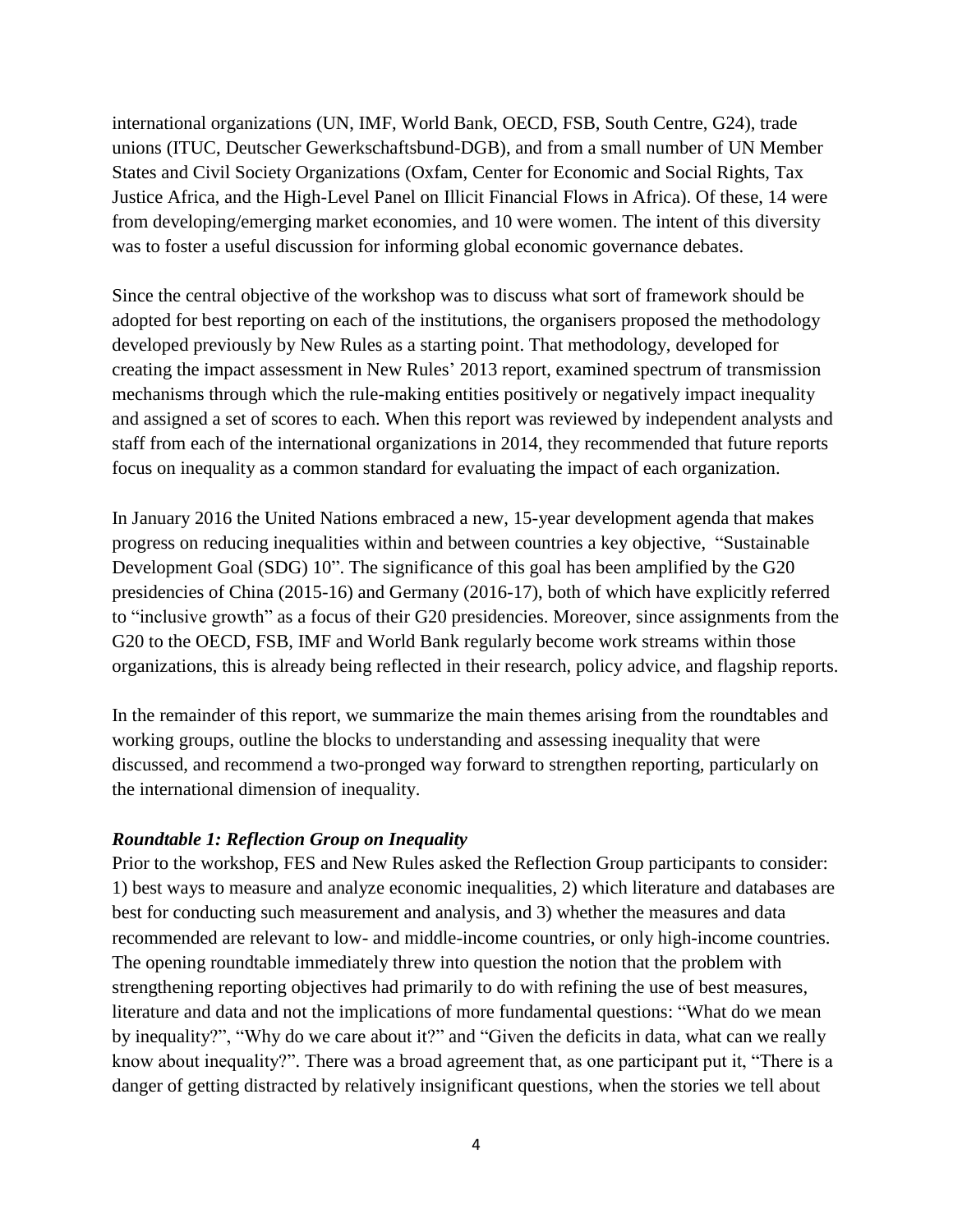inequality vary little depending on whether we use Gini or Atkinson or some other measure." Instead, participants emphasized the need for a comprehensive "dashboard" of measures and indicators, since the greater problem is not a lack of tools but a lack of adequate data on matters like the care economy, capital incomes, illicit financial flows, and even basic population data from a number of developing countries.

#### *What do we mean by inequality?*

Various participants in the Reflection Group posed this and related questions, such as: Are we looking at economic or social inequalities? (The 2030 Agenda's Sustainable Development Goal 10 targets both.) What is the relationship between economic inequalities and the social and political inequalities that arise from them? Are we focusing on relative or absolute inequalities? Inequality within countries or among them? On economic inequalities, are we talking about income, consumption, wealth, or some combination? And what is the relationship between wealth and income inequality? As one participant emphasized, "Wealth distribution is intimately related to and often a major determinant of income distribution, but the relationship is not mechanical and certainly very much contextually defined. It therefore becomes incumbent for us to pose the question of what the purpose of this whole analysis is and to try to address the question about the distribution of wealth and its impacts."

### *Why do we care about inequality?*

Some participants in the Reflection Group made the point that it is clear why we care about poverty, but not why or even if we really care about inequality. Are the reasons primarily ethical, because inequality is a global bad or violates norms of social justice? Some participants raised concerns about the impact that inequality *within* a country can have on the political decisionmaking process and policy choices, when wealth can buy access, secure political capture and engender social unrest due to the implementation of policies that further increase inequality. Other participants highlighted the impact of inequalities *among* countries, reflected in the 2030 Agenda's Goal 10 to "reduce inequality within and among countries" because of the resulting multiple negative impacts on development, which creates a global bad. One participant even suggested the project should focus explicitly on the relationship between economic and political inequalities, drawing on the fact that the abuse of political rights places clear obligations on states in a human rights framework.

If not for reasons of ethics, do we care about inequality for pragmatic reasons, for example, because high levels of inequality may impact economic growth, create fragile economies or generate spillovers? A researcher from one of the international organizations noted that even though monitoring inequality is not in its core mandate, rising inequality creates threats to economic issues that are part of its mandate. Another participant was surprised by the "high proportion of attention being paid in the discussion to the 'very top' (10%, 1%, .1%) of the income and wealth distributions, which – while worrisome and important – should not crowd out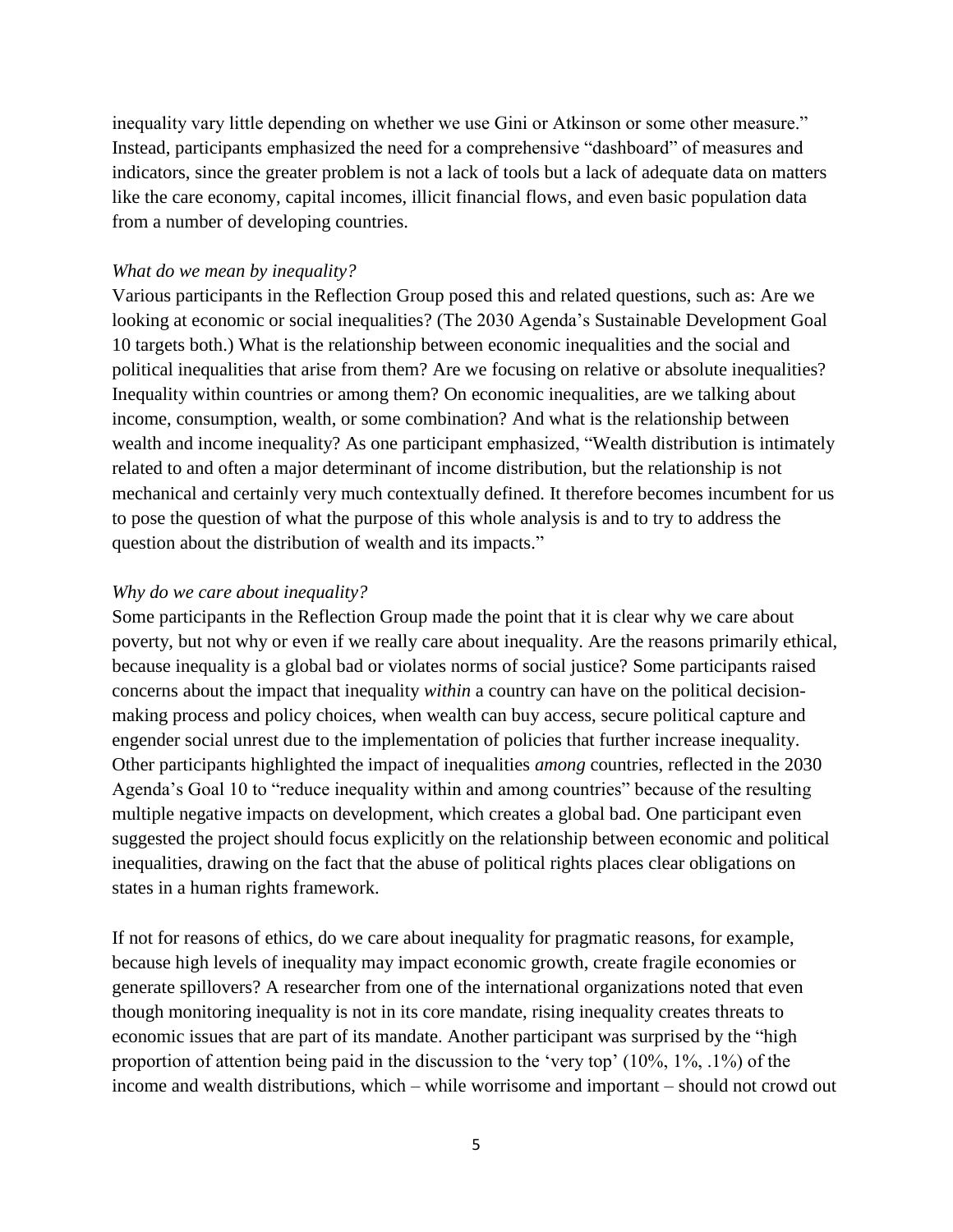concerns about either 'the bottom ninety' or the 'bottom half'." This researcher pointed out that some research has shown inequality in the bottom half could be a larger drag on growth than inequality in the top half, and disproportionate attention to the very top could lead us to neglect economic and social policy development that could improve economic status in the bottom half.

#### *What can we know about inequality?*

As one participant in the Reflection Group put it – "There is no area in economic theory we know as little about as income distribution. What we need is more research and data because otherwise we are dealing with a black box, and we need the international organizations to help open that box and make it transparent." Another, who had taken part in an extensive inter-UN Agency exercise to assess the suitability of available data for tracking progress on the 2030 Agenda, including inequality related goals and targets, pointed out that the big questions, before getting into the finer technical issues of data, include "How do we begin tracking inequality when we don't even have consistent country categories accepted across the different international organizations? And how do we assess the indicators for developing countries when there is no standard definition of what developing countries are?"

#### *How should policies be designed to impact inequality?*

Researchers and policy makers acknowledge that poverty reduction and inequality reduction are not the same and that global financial rule makers are still not doing enough to address poverty. The roundtable therefore discussed whether the focus of policies should be on the deprivation of the poorest, or if the reduction of inequalities should be an end in itself. Some participants asked whether the orthodox neoliberal policy responses of the international financial institutions and the neoclassical economics they reflect provide adequate analysis to understand and effective policies to manage inequalities? Or is it time to examine heterodox perspectives as well?

Others asked whether we should be concerned with possible policy levers for redistributing market outcomes, the unequal outcomes produced prior to taxes and transfers. Or should our policies focus on the net inequality produced thereafter? Various participants asked whether we are concerned with the declining labor share of income, or with the impact of fiscal consolidation on inequality. One participant from an international organization noted that while some macroeconomic policies they recommend may have small or limited impacts on growth or economic stability, their impacts on inequality could be much larger and therefore in time could have quite salient negative impacts on growth and stability. Another noted that widespread avoidance of regulating and taxing finance has led to a situation in which "128 countries are now cutting expenditures, with some undertaking excessive contraction, or cutting expenditures below key crisis levels of 2005-2007, which makes it very difficult to have development." Still another participant noted the need to better understand how some countries (e.g. South Korea and Taiwan) were able to generate excellent market distributions that have been sustained over time.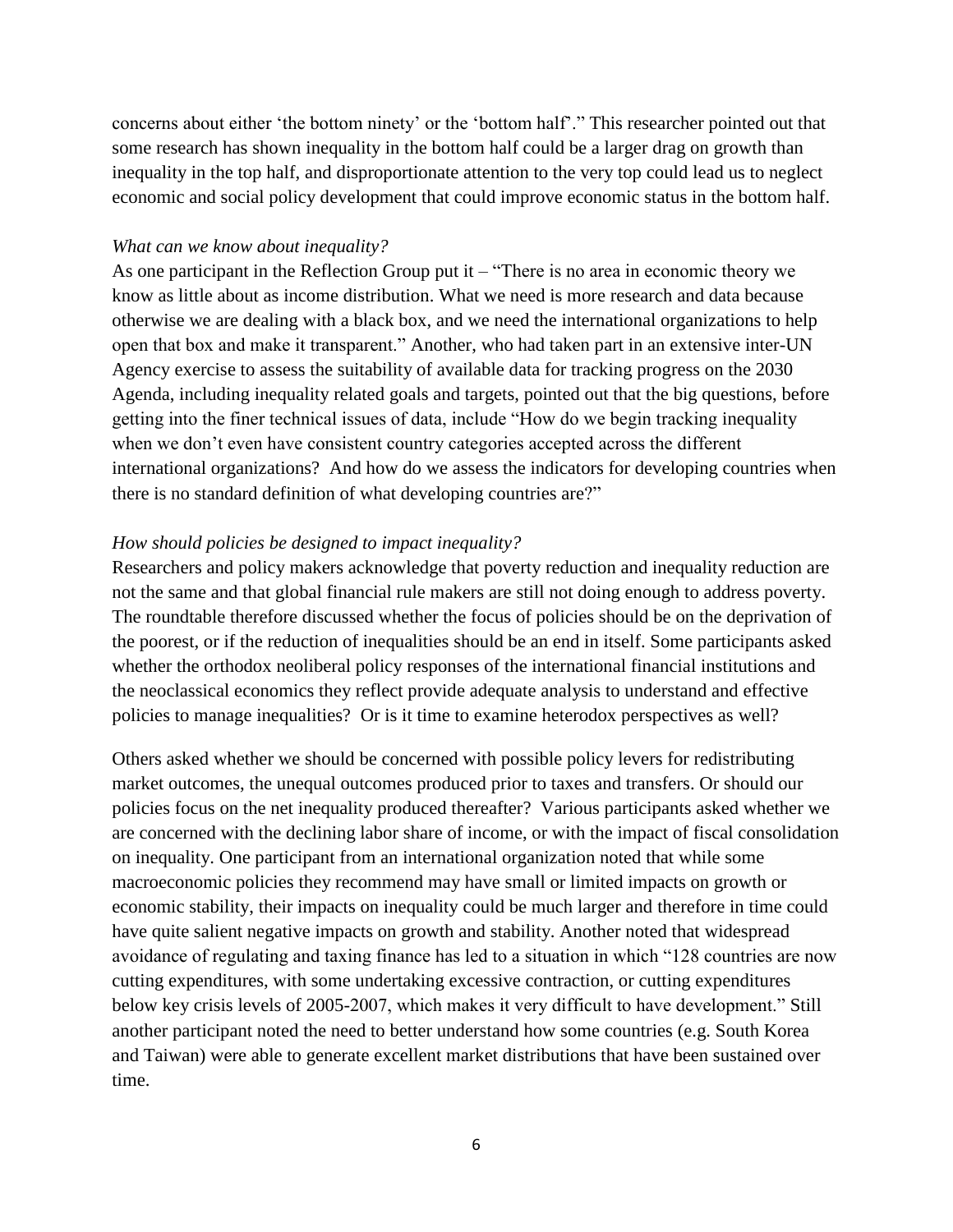### *International inequalities and development*

 $\overline{\phantom{a}}$ 

One of the questions posed by several participants is whether our focus on inequality is based in a national, regional or global perspective, or attempts to assess all of them simultaneously. One participant noted that in the course of the 2030 Agenda negotiations, the Africa group's proposal for a target to "reduce the wealth gap between developed and developing countries" fell to the wayside. Instead of the group's position that the international financial institutions (IFIs) should make the reduction of international inequalities a part of their mandates, the final agenda goes only so far as recommending the enhancement of representation for developing countries in the IFIs and encouraging ongoing official development assistance to least developed countries (LDCs). As another participant noted, for a half century fully two thirds of income inequality has been international, rather than intra-national, and when people's incomes are determined more by geography than hard work and productivity, the implication for global migration is great, and the task to actually reduce inequalities of all kinds is even greater.

Several participants from the Global South noted that disparities in the amount and kind of data available from countries at different income levels presents a huge obstacle to reducing inequalities between countries. At one end of the data spectrum is abundance:  $\overline{OECD}$  countries have ample microdata, such as that in the LIS data sets<sup>3</sup> that supply much of the harmonized OECD data. Such microdata allows for the degree of granular analysis and exploration of inter-group disparities necessary to fine-tune policies for social impacts. This lies beyond the distributions – and the related policy options to address them – currently attainable for many other countries.

At the other end of the data spectrum is a staggering deficit: one participant, a veteran of the UN Secretariat, indicated shock – upon entering the UN system – at learning the number of sub-Saharan African countries that lacked even a population census, much less income or consumption data. Though improved since the early 2000s when that shock was first registered, the number is now around 30% of sub-Saharan African countries whose populations are uncounted. Participants also discussed another dimension to the data problem, which is that many countries outside the OECD, including some large developing countries with emerging markets, are unwilling to share tax return data. With representatives from international organizations on hand, the discussion touched on their unique position to be able to encourage and press all countries to engage in greater data transparency. Several participants posed this disparity as an issue of justice. Without that, most participants agreed that the resulting

<sup>&</sup>lt;sup>3</sup> LIS refers to the "Luxembourg Income Study" Center, which has recently been renamed the Stone Center on Socio-Economic Inequality, is a part of the City University of New York (CUNY) Graduate Center; its sister institution is in Luxembourg.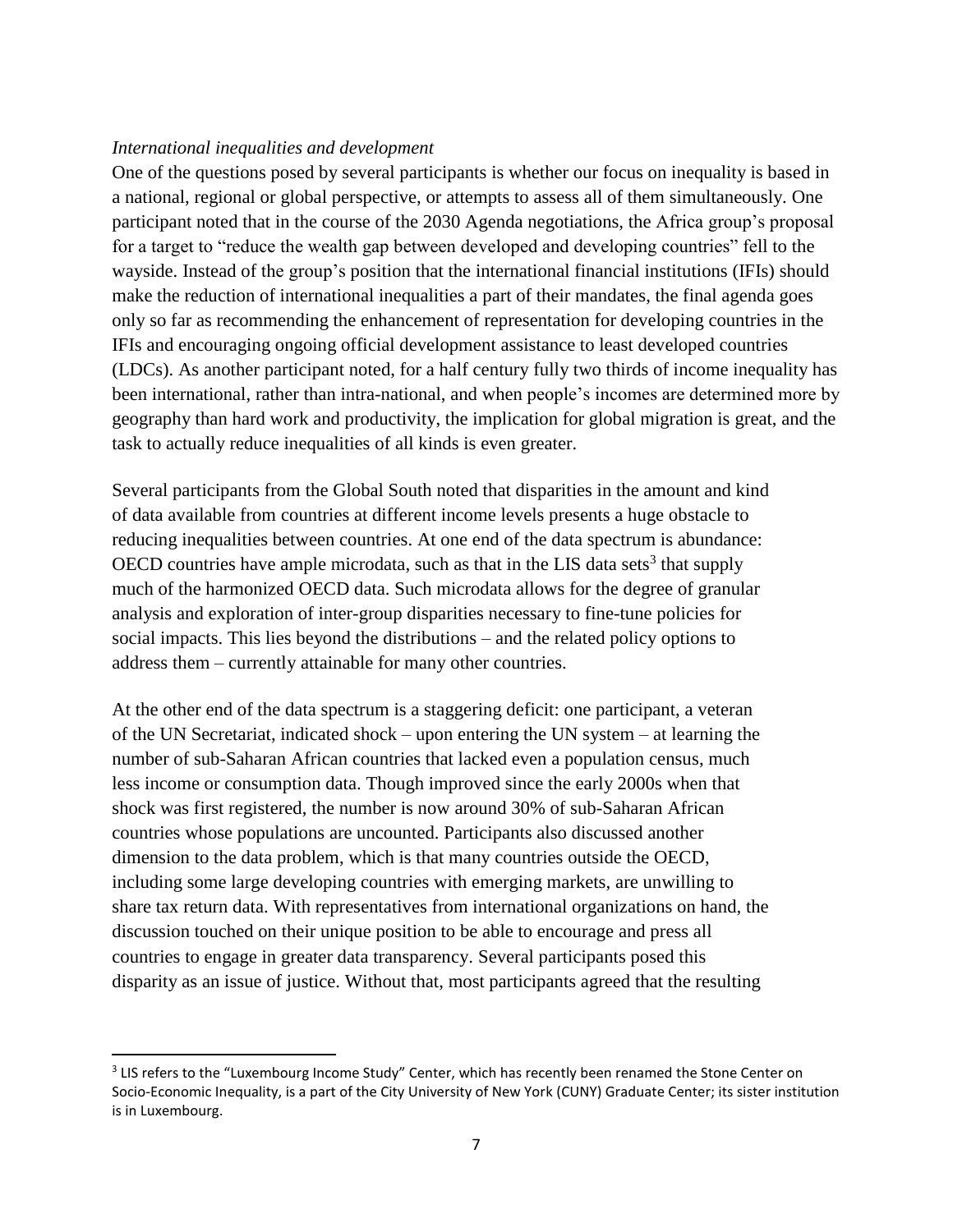disparities could skew research and policy, and make global goal monitoring difficult or impossible.

# *Roadblocks*

Workshop organisers identified two significant roadblocks to strengthened understanding, assessment and reporting on inequality, especially international inequality. One is a lack of sufficient data to assess inequality. The other concerns both geopolitics and political capture.

On the lack of sufficient and high-quality data, microdata on both the wealthiest and poorest is problematic. At the global level, it is no one's priority or responsibility, and many more resources would be needed to compile it. Data on what happens in low-income and lowermiddle-income countries in many cases does not exist, while the wealthy shield the reality of their circumstances by avoiding participation in household surveys. As one participant put it, "Billionaires caught in traffic jams of helicopters above São Paulo are probably not being surveyed". The fact that better data on income has emerged in recent years is tempered by its being confined mainly to middle income households in OECD economies, which further problematizes an international approach to inequality, as the Roundtable I discussion of data gaps between wealthy and poor countries attests. In addition, data is rarely disaggregated into different income sources (e.g. wages vs. capital), even though capital incomes are likely to be a key driver of rising inequality in recent decades. Finally, privacy and secrecy laws in some jurisdictions hinder, or even prevent, collection of data on wealth, underscoring the importance of strengthening data on illicit financial flows, something to which the G20, FSB, IMF and Bank for International Settlements should be devoting resources.

Geopolitics is a major roadblock to meaningfully addressing inequality. The international organizations are governed by the wealthiest and most powerful countries, most of which do not consider it a high priority to reduce either domestic or international inequalities. Several participants mentioned the priority given to poverty alleviation by the international community but wondered if that is merely "lip service" when countries that have ratified global human rights agreements that oblige them to address poverty and inequality then turn around and sign international trade and investment agreements in direct conflict with those obligations.

A number of participants emphasized roadblocks due to political capture, either of the international organizations by the richest and most powerful countries, or of national governments by the richest and most powerful private actors. Several participants expressed concern that such capture has an impact on our information about both domestic and international inequality. One researcher from an international organization working on behalf of developing countries made the point that members of the international Secretariat serving the multilateral system are simply technical experts and that it is the "owners" of the organizations who choose which policies are in-bounds and which, out-of-bounds. According to this perspective, these sorts of choices are not merely preferences for one policy or other, but choices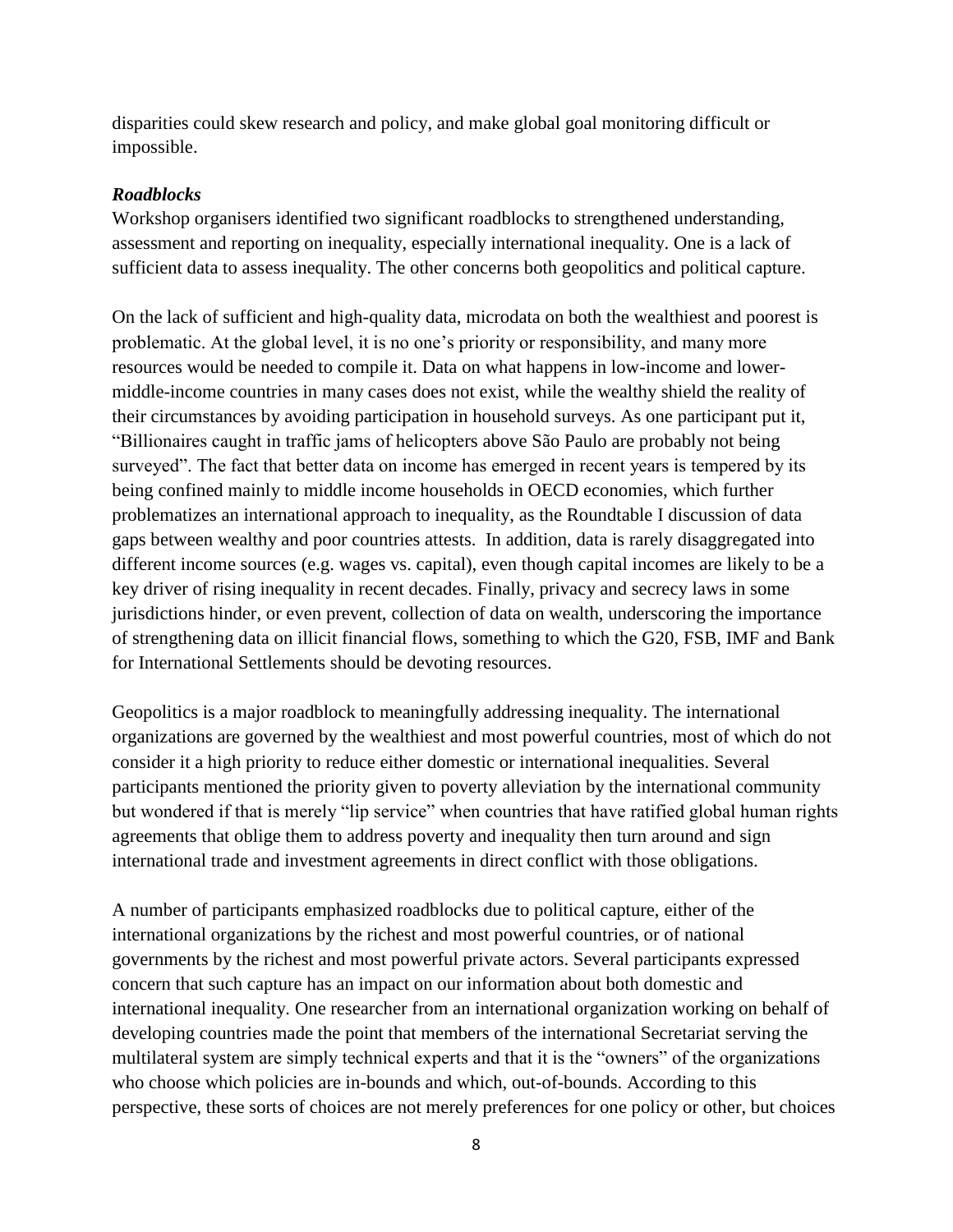of one kind of economic model over another. "In effect, if your country's exchange rate and interest rates are disconnected from long-term investment, and you have periodic economic crises, then you are always creating inequality as part of the way you manage your economy."

This is significant, since the economic model determines what constraints are placed on the private sector in that economy, especially private *corporations*, which are sanctioned and regulated, indeed *created,* by the state. A participant expressed concern that in the multilateral setting, developed countries often act like proxies for the private sector, while developing countries always say the state should be in control, but what is actually at stake in these stances is the role the public sector has in constraining or failing to constrain the actions of corporations, particularly in the area of taxation, which has a huge impact on both domestic and international inequality.

### *Roundtable 2 and Working Groups on Multilateral Institutions*

Following the Roundtable 1 discussion, representatives from the international organizations briefed the meeting on the wide range of research they are currently conducting, and how that research impacts the development of targets and policy mandates to reach those targets. After presentations from each organization, participants received an introduction from meeting organisers on the concept of "transmission mechanisms", the policy areas and institutional processes through which the various organizations impact inequality. Participants then divided into working groups tasked with identifying the transmission mechanisms for each institution. What follows is a synthesis of both the roundtable discussion and outcomes of the different working groups.

### *International Monetary Fund*

The IMF reports that it has been exploring how inequality impacts its mandate, notably through research on links between inequality and economic growth and stability (e.g. Ostry, Loungani), using Gini as the key indicator of inequality. It has also developed toolkits for countries to analyze policy choices and their impact on domestic inequality. However the IMF does not routinely report on inequality in Board papers or set itself policy goals for the reduction of either domestic or international inequalities.

### *IMF—Transmission Mechanisms*

Recent IMF research on ways to reduce inequality has identified the key potential transmission mechanisms - especially through fiscal policies, labor market policies and financial market development and regulation, and to a lesser extent through external – especially capital account – liberalization, monetary and other structural reform policies. It should be noted for future policy development that Article I of the IMF's Articles of Agreement mandates – as an expected outcome of the expansion and balanced growth of trade – the "promotion and maintenance of high levels of employment and real income". There is also an emerging transmission mechanism,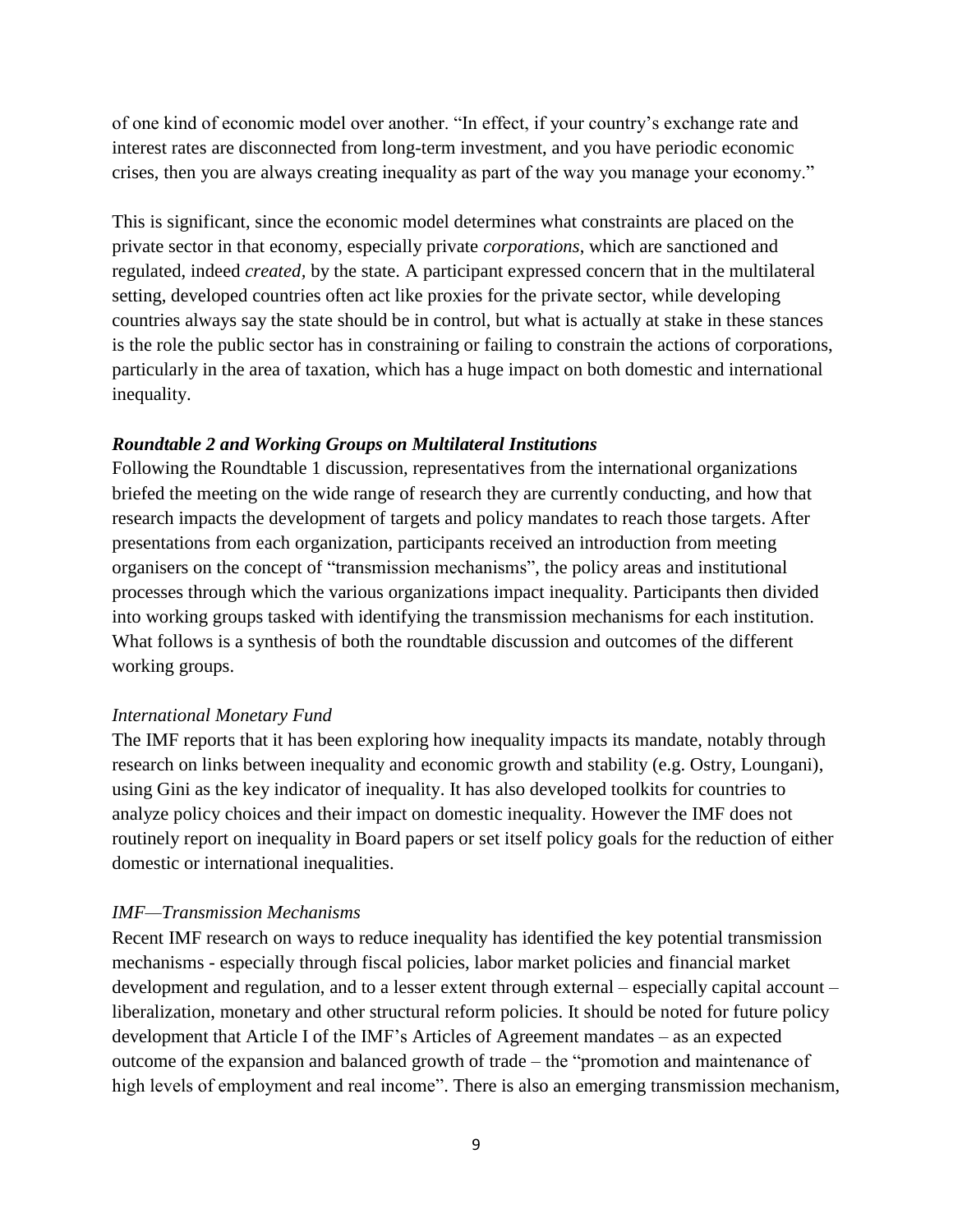now that the IMF is assessing gender-related policy issues in developing countries, including gender budgeting and female inequality in the labor force. Particular attention should be paid to whether the IMF's policies and research are comprehensively and systematically translated into anti-inequality policy advice and technical assistance. The importance of its "advice" and technical assistance should be emphasized because of its "good house-keeping" seal of approval, which facilitates other lending and grants.

#### *World Bank*

The World Bank is producing a wide range of high quality research related to poverty and inequality, utilizing multiple indicators (Gini, Palma, human opportunity, "shared prosperity", poverty reduction) in its publications, although so far the Bank has limited its targets to the last two. Echoing the discussion on data from the morning roundtable, Bank representatives acknowledged that their constraints came "not from a lack of tools, but from a lack of data." Several participants questioned whether the Bank's dual "shared prosperity/poverty reduction" approach was adequate for reducing inequality, since there is no methodology explicitly relating it to inequality. Representatives from the Bank agreed that the Bank should continue to monitor additional indicators such as Gini and Palma.

#### *World Bank—Transmission Mechanisms*

The World Bank has an extremely broad mandate. It is crucial to hold it accountable for delivery on fighting inequality, by monitoring progress on indicators such as Gini and Palma, and to evaluate whether its focus on shared prosperity is achieving this broader goal, as well as encouraging it to work on inequality of wealth. It will also be vital to analyze exactly how its targets are being turned into systematic anti-inequality policy advice, technical assistance and research. Transmission mechanisms to look at should include those included in the 2014 report overall Bank country assessment tools such as the Country Policy and Institutional Assessment (CPIA) and Doing Business Report, fiscal policy on tax and spending (including new more inclusive social protection policies), operations for private sector support (which currently take little account of inequality), and labor issues. Other issues could include the new agriculture policy and the impact of infrastructure projects (now 40% of the Bank's budget) on inequality.

#### *Organization for Economic Cooperation and Development*

During our workshop, the OECD was holding its annual Forum on the new OECD framework on inequalities: "Productive Economies, Inclusive Societies". The OECD currently produces a large amount of research on the impact of tax, social spending and labour policies on income inequality, covering its own member states, but increasingly expanding to include middleincome countries such as Brazil and India. OECD's representative mentioned the OECD Council's initiative to make data available for free online as a public good, but participants thought it could still do more to help collect and organize wealth data. The OECD also plays two other important roles in influencing global debates on inequality: as an international standard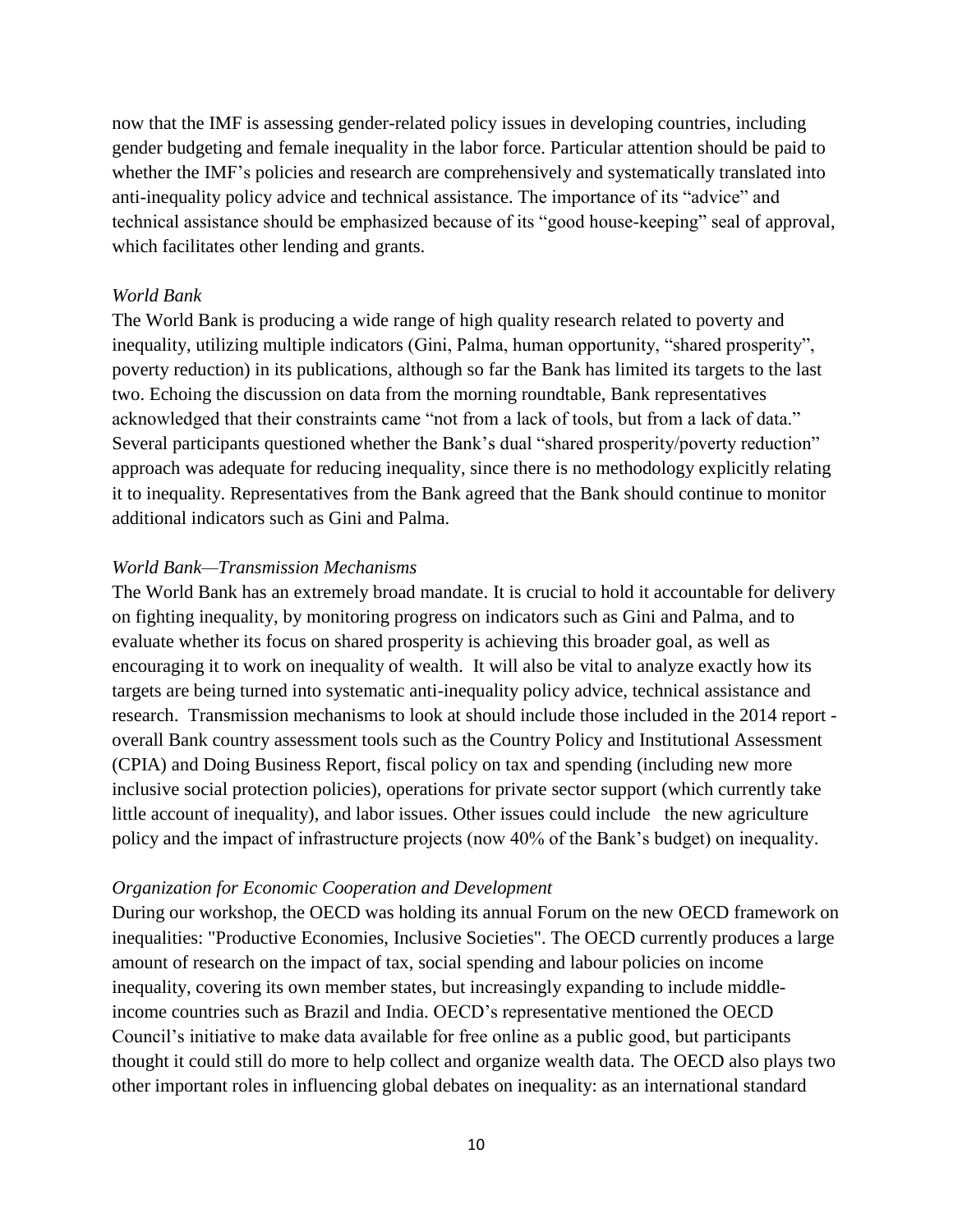setter on tax issues, and through its work on development assistance and OECD member state development policies. Several participants (especially from developing countries) expressed their preference for UN leadership and criticized the OECD, in its role as a tax standard setter, for providing insufficient space for non-OECD countries and groupings. Recently the OECD has attempted to respond to such criticism, such as with its Inclusive Framework on Base Erosion and Profit Shifting, which was adopted in late June 2016, and is supposed to bring interested countries<sup>4</sup> together on an equal footing in the OECD's Committee on Fiscal Affairs' decisionmaking and technical working groups.

# *OECD—Transmission Mechanisms*

The OECD is a research and standard setting institution, operating largely through peer pressure and review. Its work covers a very broad range of areas, including most prominently social spending, tax and labor, and it could be assessed for the anti-inequality content and impact on member policies of this work Analysis should place special emphasis on where its activities are now impacting more directly on non-member countries (especially through the Global Forum on tax, and various technical assistance/information exchange programs which involve over 100 countries). The OECD Development Assistance Committee also has a major influence on policies for the bilateral aid programs of its member countries, and should be assessed for the degree to which it is encouraging them to put inequality at the core of country strategies for the SDGs.

# *United Nations Development System (UNDS)*

The UNDSis currently finalizing its inequality indicators for Sustainable Development Goal (SDG) 10, to "reduce inequality within and among countries". It has already agreed on using a "shared prosperity" target similar to the World Bank's, and debate continues on additional targets such as Gini, Palma and wealth-related indicators. Following agreement on these indicators, the challenge will be to transform them into goals and targets for the multiplicity of UN bodies and agencies, each with different mandates. This session also discussed the huge task of the Inter-Agency Task Force charged with coordinating the UN system's approach to monitoring Agenda 203, in improving and harmonising data across the various UN entities.

# *UNDS—Transmission Mechanisms*

l

The UN, is a norm-setting and service-providing set of Agencies, Funds and Programmes, and importantly provides a key forum for expressing the views of emerging market economies and developing economies on inequality issues. Its mandate is virtually all-encompassing under the SDGs (though some tasks such as financial regulation or fiscal policy have been assigned to other global bodies such as the FSB and IMF). It will be essential to assess the degree to which the UN has a coherent results framework across all agencies for delivering on reducing

<sup>4</sup> 85 countries are participating as of mid-July 2016, 39 of which are new BEPS members; the list is available at <http://www.oecd.org/tax/beps/inclusive-framework-on-beps-composition.pdf>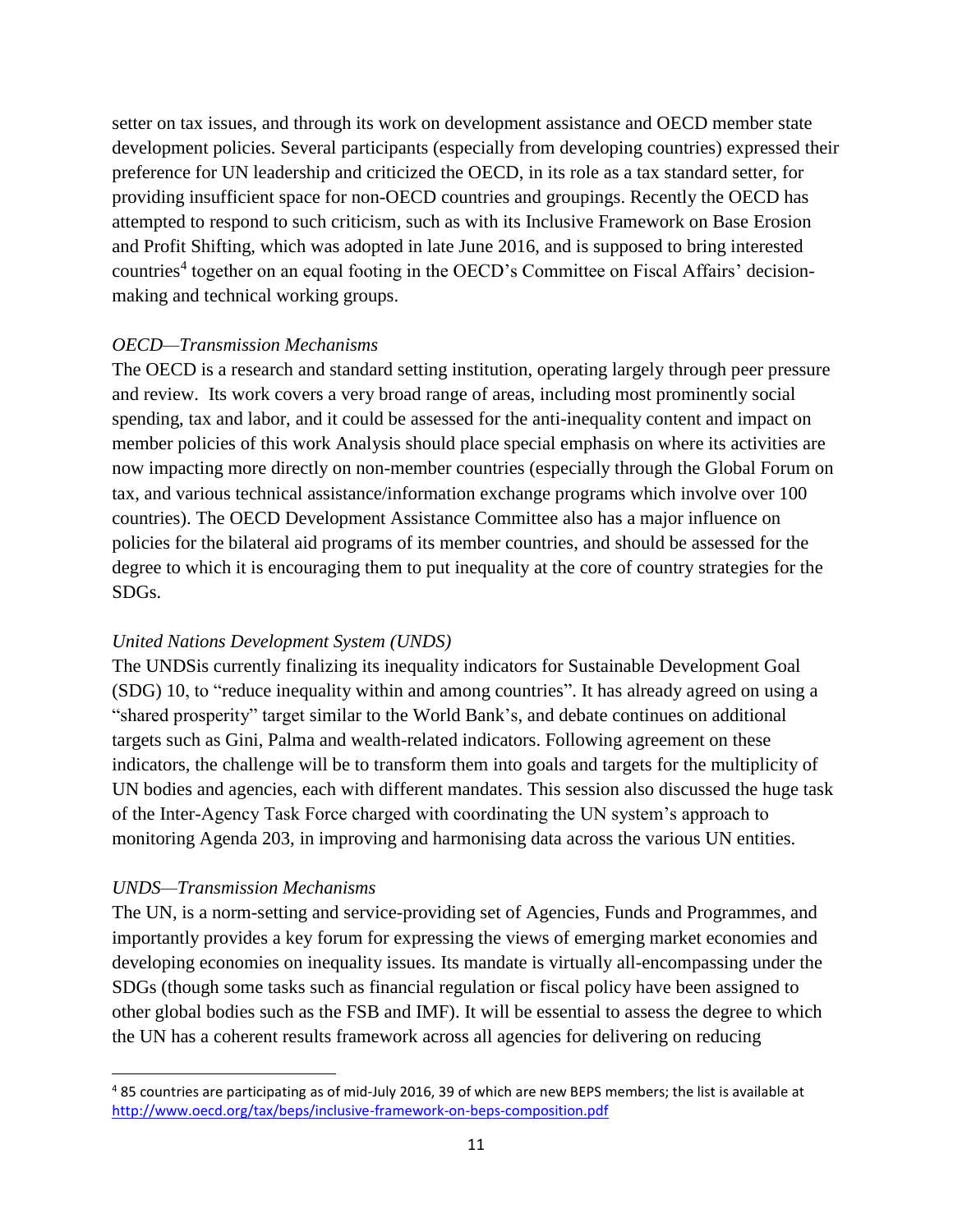inequality, and a strong monitoring and reporting process on the inequality elements of Agenda 2030. One suggestion made was for the appointment of an independent "rapporteur on inequality" by the Secretary General, to ensure system-wide focus on fighting inequality. However, it will also be vital to analyze key agencies and their impact on key policy areas (for example ILO and labor, sectoral agencies and sectoral policy/spending, agencies such as UN Women and UNICEF for their focus on inequality and women/children, and the UN Tax Committee on tax).

### *G20*

l

Since the 2008 financial crisis the G20 has had "inclusive growth" in its communiqués every year. Inclusive and sustainable growth will also be at the heart of the German G20 presidency. Its research and measurement operates indirectly via the other organizations, which it tasks regularly to report on various issues. However, its commitment to reducing inequality has been highly variable, depending on political views of each presidency: in more positive years, it has focused on issues such as social protection, financial inclusion, or combating tax evasion, while in others there has been no research or detailed discussion of inequality issues; and it has never set targets for inclusive growth in its own self-assessment frameworks.

### *G20—Transmission Mechanisms*

Both China and Germany have committed to using the Agenda 2030 as the organizing framework for their presidencies, and established a framework for assessing G20 performance which is closely tied to the SDGs. It is therefore time to hold the G20 to account for delivering inclusive growth, by assessing the degree to which this framework reports on progress in reducing inequality. The G20's influence is in global agenda setting, so the precise transmission mechanisms will depend on what it tasks the other organizations to do. Infrastructure, global tax reform and financial inclusion look likely to stay at the forefront of its work, but it should also be assessed in other areas it ought to be covering, such as social protection and social spending, and labour and employment policies.

# *Financial Stability Board (FSB)*

The Financial Stability Board is not measuring and analyzing inequality data, but its impact assessments of financial reforms have included assessments of the impact on government spending (e.g. taxpayer funded bailouts). Independent research has shown that financial instability can increase inequality, inequality can increase the risk of financial instability, and excessive remuneration in the financial sector can exacerbate inequality. The FSB and several Standard Setting Bodies<sup>5</sup> have conducted a growing amount of work on the relationship between financial inclusion and regulation, notably on payment systems, microfinance, deposit insurance,

<sup>&</sup>lt;sup>5</sup> For example: the International Organization of Securities Commissions (IOSCO), Basle Committee on Banking Supervision (BCBS), and International Accounting Standards Body (IASB).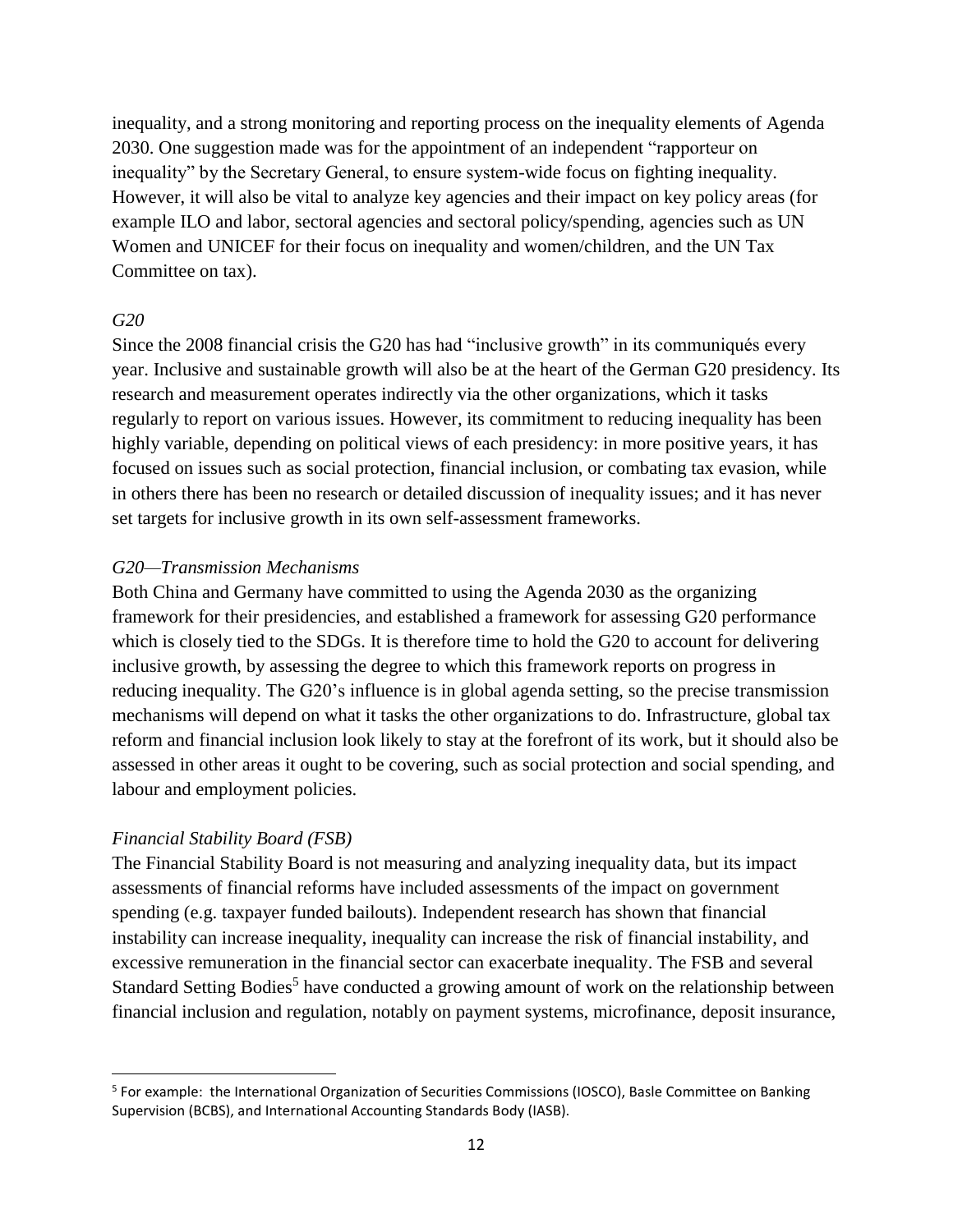micro-insurance and micro-transactions in equity investment, but more work is needed to understand the relationship between these goals and inequality.

### *FSB—Transmission Mechanisms*

While reducing inequality is not explicitly within the mandate of the FSB, participants agreed that financial crises have significant consequences for economic inequality, through bank bailouts; destruction of middle-class wealth (in real estate or stock or pensions); and increased debt levels and unemployment. Therefore a vital transmission mechanism is preventing financial crises and ensuring they are managed in ways which reduce inequality. Speculative financial investments generally increase returns for the wealthy, so a second key transmission mechanism is reducing speculative activity. A third transmission channel was the ongoing work, coordinated by the FSB, to reduce the risk of financial misconduct.

A second set of issues concern regulation for inclusive financial development. This includes positive regulation to encourage products and institutions that serve the needs of the poor and middle classes, such as micro-insurance, which benefits micro-/small-/medium-enterprises and women-run enterprises; as well as avoiding the potential negative impact of "de-risking" on financial flows to developing countries. These would constitute two further transmission mechanisms. Another potential mechanism relates to the role of the FSB in monitoring and formalizing global financial flows to improve their regulation, through its work on shadow banking and the Global Legal Entity Identifier System (GLEIS). This could have potential broader "global public good" benefits in terms of helping to track illicit financial flows.

Finally, participants discussed academic research data showing that large increases in income inequality have preceded major financial crises (1929 and 2008). Participants expressed concern that high levels of inequality are linked to political decision making on financial regulation (where the wealthy support deregulation of sectors that generate, and preserve, their wealth).

# *Recommendations*

The workshop has suggested to the organisers two sets of conclusions and recommendations, around the production of the New Rules report due in 2017 and toward shaping the broader debates on inequality.

# 1) New Rules Report

 The workshop discussed a wealth of data and analysis which make it possible for the various institutions to be held accountable for their impact on inequality, and reaffirmed strong support from the institutions and independent analysts for production of the New Rules report. The organisers will therefore continue with plans to produce this report by April 2017.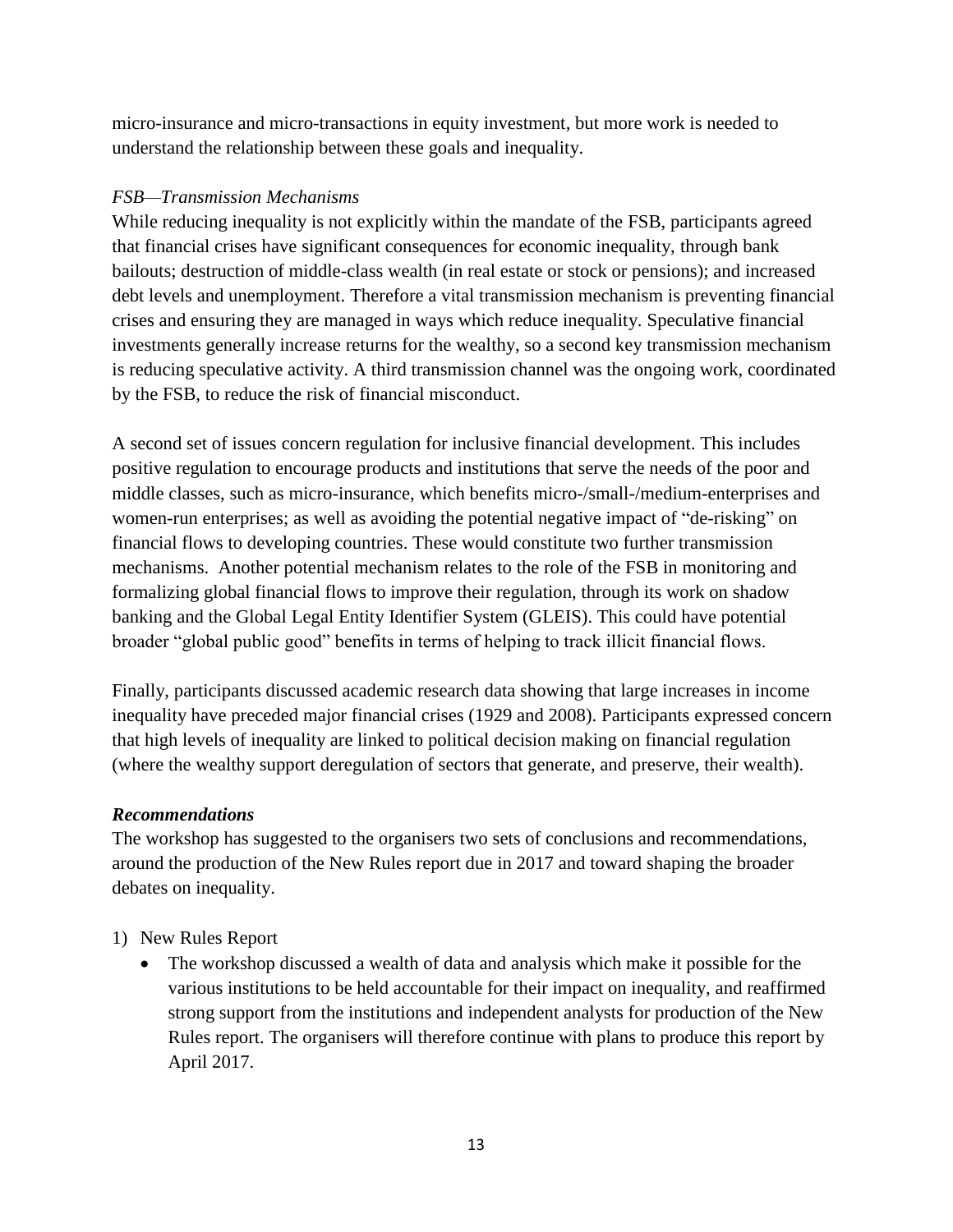- It also demonstrated the key value-added which can be gained from more input by policyconnected academic thinkers (especially on measurement and analysis of inequality) and representatives of the IFIs. New Rules will therefore assign the writing of a chapter on inequality to an independent academic, and ask the institutions to nominate "focal points" to write sections on their institutions' mandates and transmission mechanisms, as well as to comment on report drafts, and keep organisers fully informed of latest research/data/policies.
- The workshop endorsed many of the transmission mechanisms used in the 2014 report, but also made major progress on identifying potential additional mechanisms, especially for the OECD and the United Nations. However, more work is needed to finalise these, and New Rules and FES will convene a half-day meeting in Washington DC on October 5, 2016 to focus on achieving this as well as reinforcing the involvement of the IFIs.
- Major progress was also made in linking the FSB's work to inequality. However, given that this is such an innovative area, and that other stakeholders (Southern policymakers and CSOs, members of the CSO G20 finance group) need to be consulted, more detailed discussion is needed before transmission and measurement mechanisms can be finalized. It is intended that this discussion should take place in Berlin back to back with meetings being organized by German and global CSOs to discuss G20 finance-related issues in the context of the German G20 Presidency.

### 2) FES: Shaping Debates on Inequality

- At the same time that it is important to press forward with initiatives such as the New Rules' driven report to hold the IFIs accountable for their role in tackling inequalities, it is equally urgent that we take the initiative to further shape debates on inequality so that they better address complex and poorly understood issues like the relationship between wealth and income inequality.
- Discussions from the workshop also made clear that the lack of adequate data on the care economy, capital incomes, illicit financial flows and even basic population data from some developing countries – represents a serious roadblock to understanding both how inequalities are transmitted and how we can reverse them, especially internationally. Solving this problem should become a first-priority of international development cooperation and must be made an issue in that policy space.
- Political capture of the IFIs by the richest and most powerful countries as well as of national governments by the richest and most powerful private actors – was raised by a number of participants as a serious roadblock to addressing the issue in a meaningful way. Since some also denounced the capture of intellectual space for researching and debating inequalities, these spaces should be a central focus of initiatives to shape further debates.
- Since recent work on international inequality suggests that even progress on domestic inequality within each country may not necessarily translate into a reduction of inequality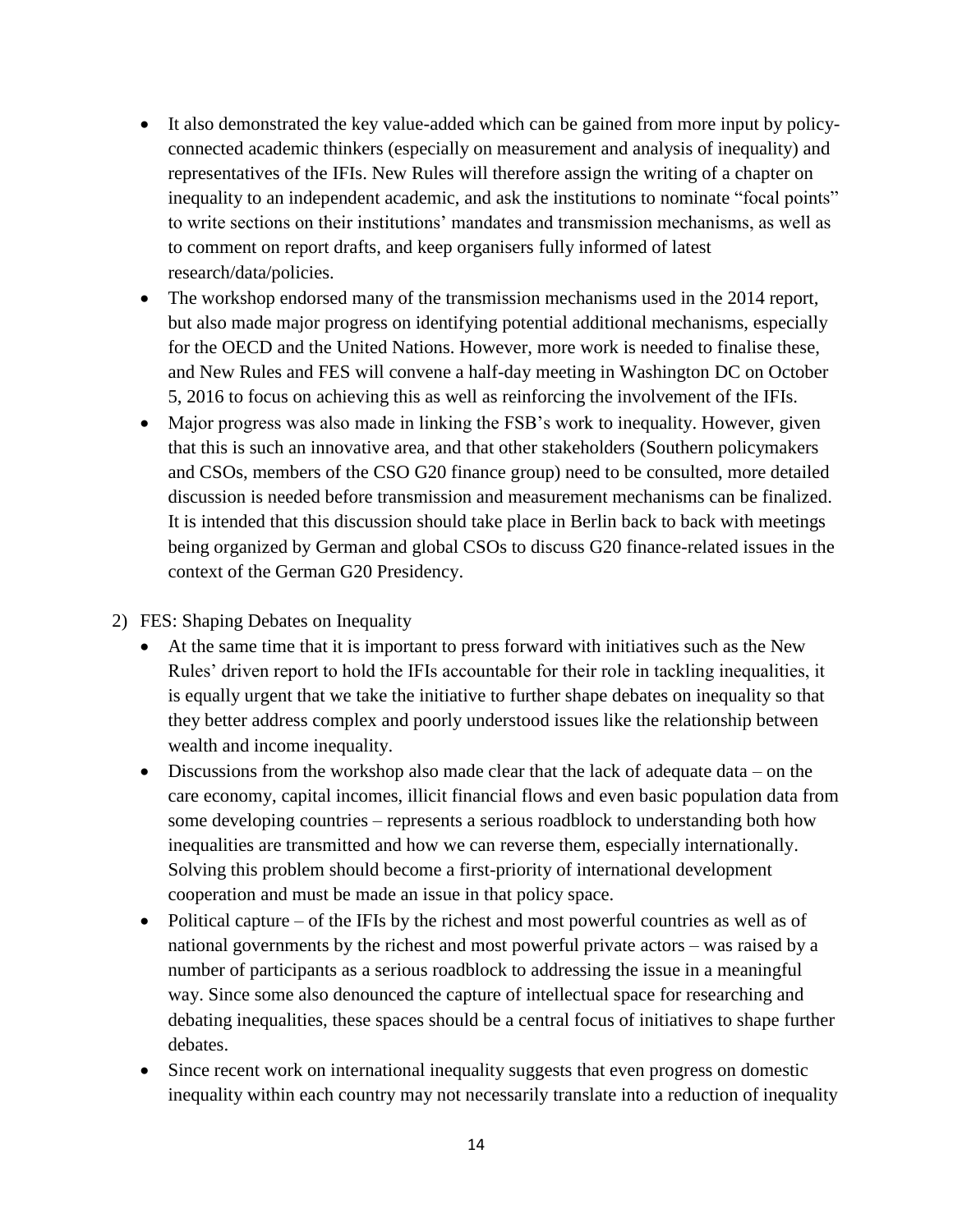between countries, it is imperative to place much more emphasis on understanding what sort of economic systems and economic arrangements produce low market rates of inequality, even as we recommend policies for redistribution in those that produce higher rates of inequality.

• Toward addressing the need to better shape the debate across the spectrum of academic, policy and popular discourses, FES will focus its efforts in the coming months on commissioning a variety of papers aiming at different audiences to address each of the issues raised in bullet points above.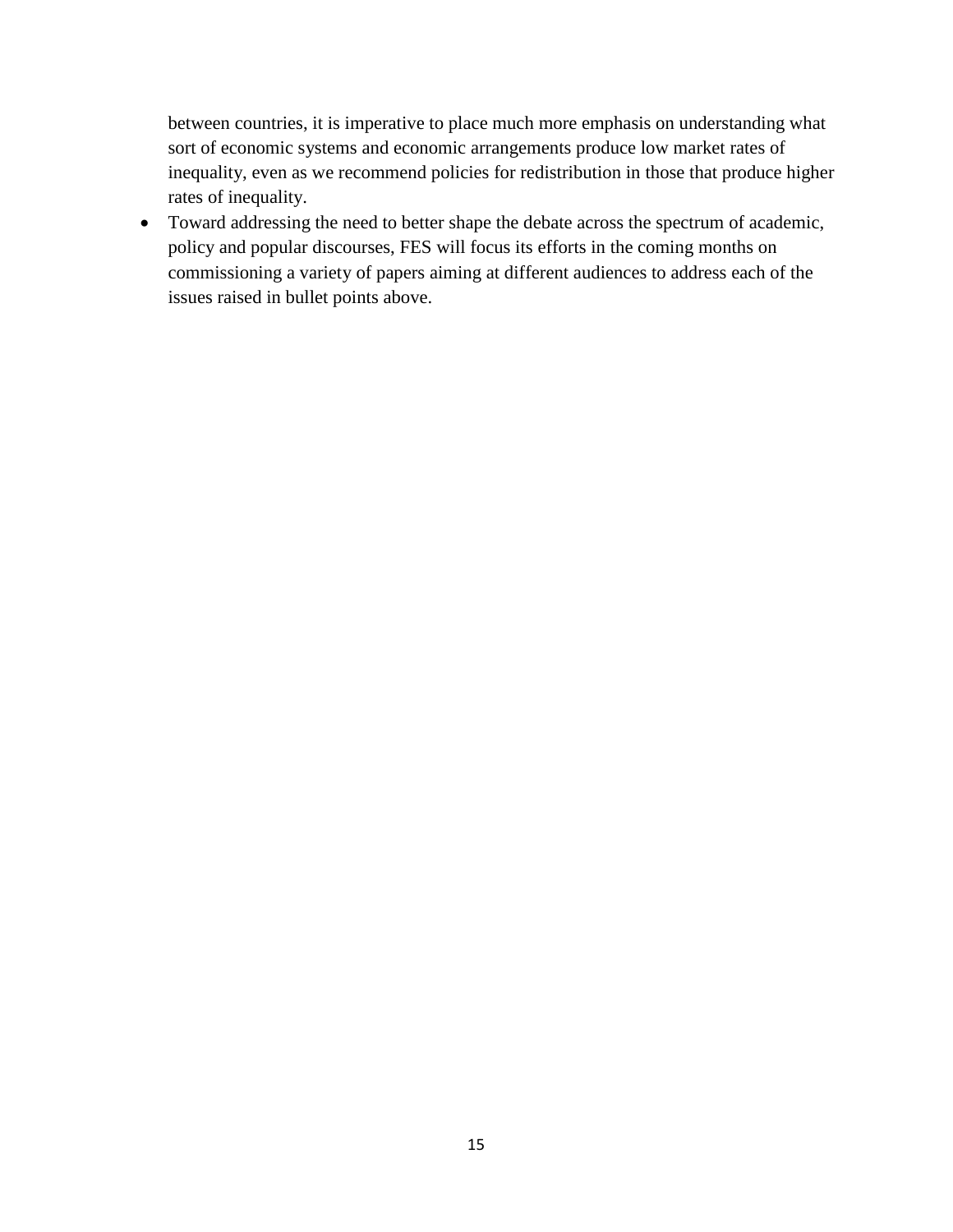# **Appendix**

# *Programme (without participant names)*

| Friday, June $3   8:45$ am $- 6:00$ pm                                                             |                                                                                                                                                                                                                                                                                                                                                                                                                                                                 |  |
|----------------------------------------------------------------------------------------------------|-----------------------------------------------------------------------------------------------------------------------------------------------------------------------------------------------------------------------------------------------------------------------------------------------------------------------------------------------------------------------------------------------------------------------------------------------------------------|--|
| $9:15 - 9:30$ :                                                                                    | <b>Welcome and Overview:</b>                                                                                                                                                                                                                                                                                                                                                                                                                                    |  |
|                                                                                                    | Partner organizations behind the workshop introduce the objectives of the workshop<br>and Reflection Group on Inequality and preview the workshop program.                                                                                                                                                                                                                                                                                                      |  |
| <b>Session I:</b><br>To Strengthen Understanding, Assessing and Reporting on Economic Inequality   |                                                                                                                                                                                                                                                                                                                                                                                                                                                                 |  |
| $9:30 - 11:15$ :                                                                                   | <b>Roundtable I: Reflection Group on Inequality features presentations from</b><br>academics and policy experts. An open discussion follows, in which all participants<br>are invited to make interventions. Guiding questions are below.                                                                                                                                                                                                                       |  |
|                                                                                                    | What do you recommend as the best $way(s)$ to measure and analyze economic<br>1.<br>inequality (income, consumption, wealth) and why?<br>2. What literature, databases and other tools would you suggest as necessary or best<br>in order to conduct such measurement and analysis?<br>To what degree are these recommendations relevant to the assessment of Low<br>3.<br>Income Countries (LICS) or Middle Income Countries (MICS)?<br><b>Open Discussion</b> |  |
|                                                                                                    | <b>Closing Remarks</b>                                                                                                                                                                                                                                                                                                                                                                                                                                          |  |
| $11:30-1:00$ :                                                                                     | <b>Roundtable II: Multilateral Institutions</b> features representatives from international<br>institutions and independent experts on the G20. An open discussion follows, in which<br>all participants are invited to make interventions. Guiding questions are below.                                                                                                                                                                                        |  |
|                                                                                                    | 1. How does the institution determine which policies and activities impact<br>inequality? Does this lead to change in policy or activities?<br>What are the key indicators, databases, and tools your institution uses to<br>2.<br>measure and analyze inequality?<br>3. Are there examples or lessons learned that can be shared?<br><b>Open Discussion</b><br><b>Closing Remarks</b>                                                                          |  |
|                                                                                                    |                                                                                                                                                                                                                                                                                                                                                                                                                                                                 |  |
| <b>Session II:</b><br>Working Groups on the Role of Specific Institutions' Influence on Inequality |                                                                                                                                                                                                                                                                                                                                                                                                                                                                 |  |
| $2:00-2:30:$                                                                                       | <b>Presentation on "Transmission Mechanisms"</b>                                                                                                                                                                                                                                                                                                                                                                                                                |  |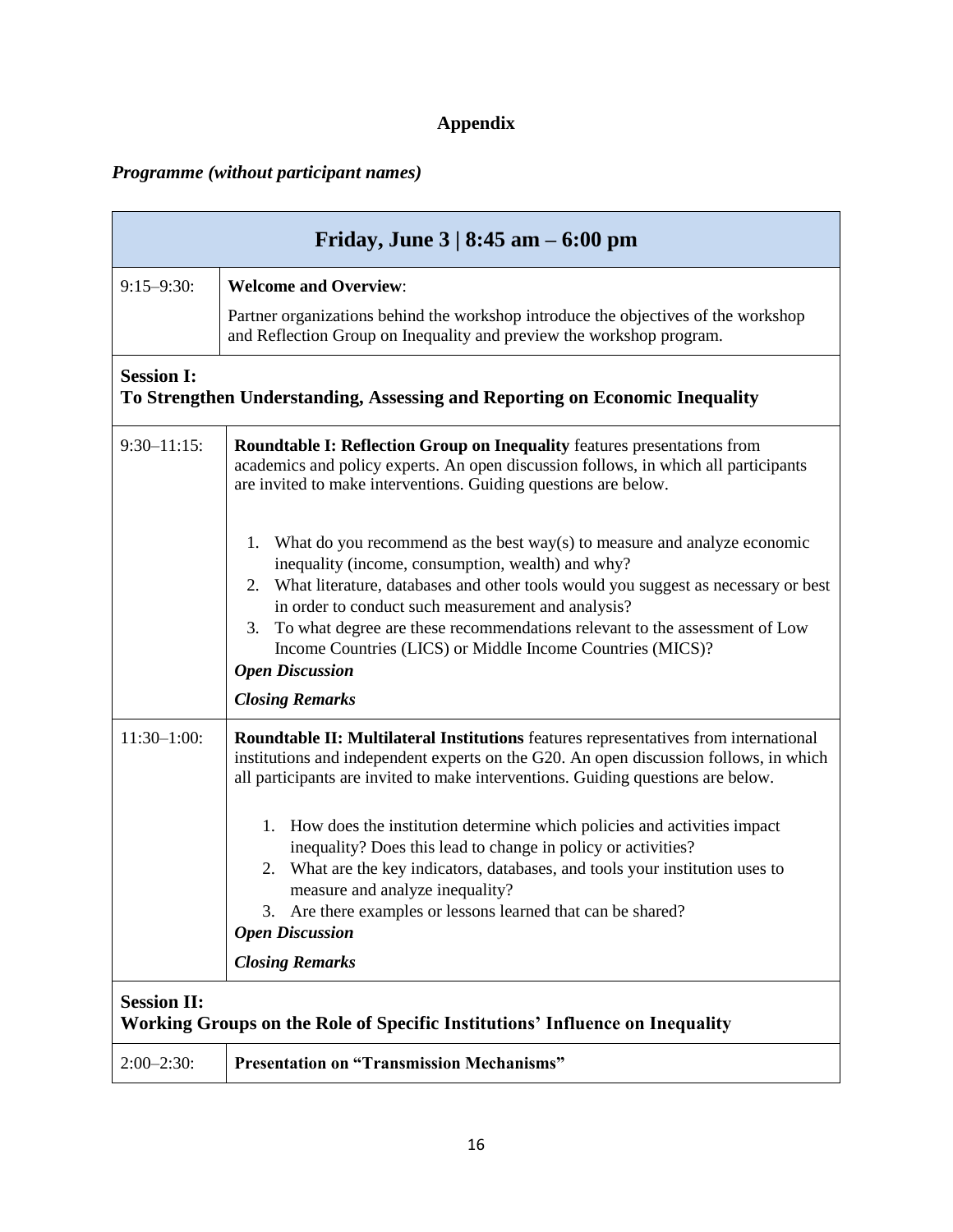|                                                           | This session will open with a presentation on <i>transmission mechanisms</i> as a proposed<br>analytical framework to assess the impact of global financial rule-making institutions,<br>followed by a short $Q & A$ .                                                                                                                                                                                                                     |
|-----------------------------------------------------------|--------------------------------------------------------------------------------------------------------------------------------------------------------------------------------------------------------------------------------------------------------------------------------------------------------------------------------------------------------------------------------------------------------------------------------------------|
| $2:30-2:45$ :                                             | Review objectives of working groups: questions and clarifications                                                                                                                                                                                                                                                                                                                                                                          |
|                                                           | Participants will be organized into 5 working groups (each focused on a separate<br>institution), to deliberate on how each institution impacts economic inequality. Before<br>separating into breakout rooms, we will review the precise objectives of the working<br>groups - namely, identifying the key ways in which each of the respective institutions<br>can impact inequality.                                                    |
| $2:45 - 3:45$ :                                           | <b>Working Groups</b>                                                                                                                                                                                                                                                                                                                                                                                                                      |
|                                                           | Working groups will meet for one hour. Each group has two co-Chairs to lead the<br>discussion and a rapporteur from the organizers.                                                                                                                                                                                                                                                                                                        |
|                                                           | Agenda for each working group:                                                                                                                                                                                                                                                                                                                                                                                                             |
|                                                           | 1. Discuss and document the key ways (e.g. activities, policy spaces, research,<br>technical assistance, secondary influences) in which the institution impacts<br>inequality, either directly or indirectly.<br>Identify the key "transmission mechanisms" or other ways in which the<br>2.<br>institution impacts inequality.                                                                                                            |
|                                                           | Break down one of these methods, or transmission mechanisms, into its<br>3.<br>components.                                                                                                                                                                                                                                                                                                                                                 |
| $4:15 - 5:15$ :                                           | <b>Working Group Reports &amp; Feedback</b>                                                                                                                                                                                                                                                                                                                                                                                                |
|                                                           | Following the breakout group session, participants will reconvene to discuss<br>conclusions of the working groups. Each working group will have an opportunity to<br>present its findings (5-min), followed by an open discussion to offer suggestions and<br>critiques, as well as to identify cross-cutting issues.                                                                                                                      |
|                                                           | During this discussion, participants are also encouraged to provide feedback on the<br>overall analytical approach. How can the proposed "transmission mechanisms"<br>framework be enhanced? Or would a different approach be better, and if so, what form<br>should the new approach take?                                                                                                                                                |
| $5:15 - 5:30$ :                                           | Wrap-up & Preparations for Next Day's Agenda                                                                                                                                                                                                                                                                                                                                                                                               |
|                                                           | Heads of the partner organizations behind the workshop offer closing remarks and<br>preview the final session on the agenda, which takes place on Saturday.                                                                                                                                                                                                                                                                                |
| Saturday, June $4 \mid 9:45 \text{ am} - 1:30 \text{ pm}$ |                                                                                                                                                                                                                                                                                                                                                                                                                                            |
| $10:00 - 11:00$ :                                         | <b>Financial System, Regulation &amp; Inequality</b>                                                                                                                                                                                                                                                                                                                                                                                       |
|                                                           | The session opens with a brief recap of the previous day's key points, followed by<br>discussion of the financial system, financial sector regulation, and their possible<br>impacts on inequality. In this discussion, in line with the working groups on<br>institutions, we look at the Financial Stability Board (FSB) and standard-setting bodies<br>(SSBs), such as the Basel Committee on Banking Supervision (BCBS), International |